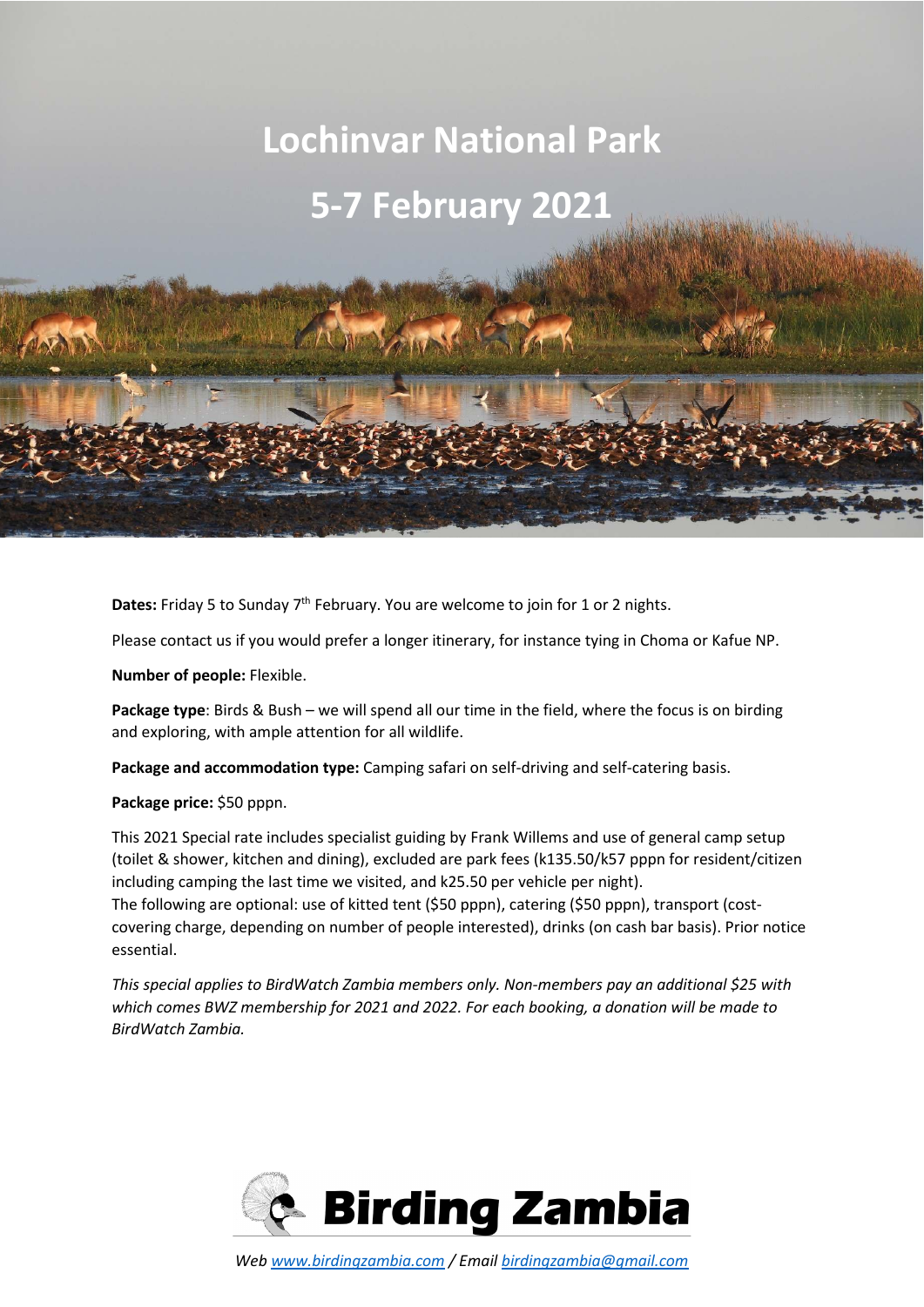

*Web www.birdingzambia.com / Email birdingzambia@gmail.com* 

#### Introduction

Lochinvar is part of the Kafue Flats, a million hectares floodplains area, not far short of the size of the Okavango and Bangweulu. It can easily be argued to be Zambia's prime birding site. Against a background of stunning scenery dotted with the endemic Kafue Lechwe, it holds internationally important congregations of numerous waterbirds. Possibly most notable are the large populations of Grey Crowned and Wattled Crane and (seasonally) African Skimmer and Caspian Plover. It is the only site in Zambia where Black-tailed Godwit, Caspian Tern and Gull-billed Tern are present in numbers year-round while Slaty Egret and Greater Flamingo are regular. The many thousands of migrant waders and terns commonly include vagrants. The adjacent drier shrubs are excellent for warblers including seasonally Olive-tree Warbler (Zambia's only annual location?) while the drier plains hold breeding populations of Secretarybird, Denham's Bustard and (seasonally) large numbers of Yellowthroated Sandgrouse. Among numerous raptors are Montague's and Pallid Harrier (seasonal), Rednecked Falcon and all vultures (resident). Kafue Lechwe will be seen in good numbers, while Serval and Oribi are among other mammals of interest likely to be seen.

In early 2020, Lochinvar reinforced its status as Zambia's prime rarity spot producing Zambia's first Little Terns as well as Lesser Sand, Pacific Golden and Grey Plover, Terek Sandpiper, Cape Teals, Cape Shovelers (suspected to now breed), Lesser Black-backed Gull, Black-winged Pratincole and Redrumped Swallow, among others.

February is in the heart of the non-breeding season for migrants from Europe and Asia. We expect to see many waders from the Arctic breeding grounds, in great numbers and diversity, including Marsh and Curlew Sandpiper, Little Stint and Ringed Plover. Olive-tree Warbler is the special among thousands of migrant warblers here. Numbers of intra-African migrants are also peaking now, with Lochinvar known for high densities of Dwarf Bittern, African Crake and Lesser Moorhen. We're keeping our fingers crossed for rarities, which in February may include a long list of waders and other Palearctic migrants.

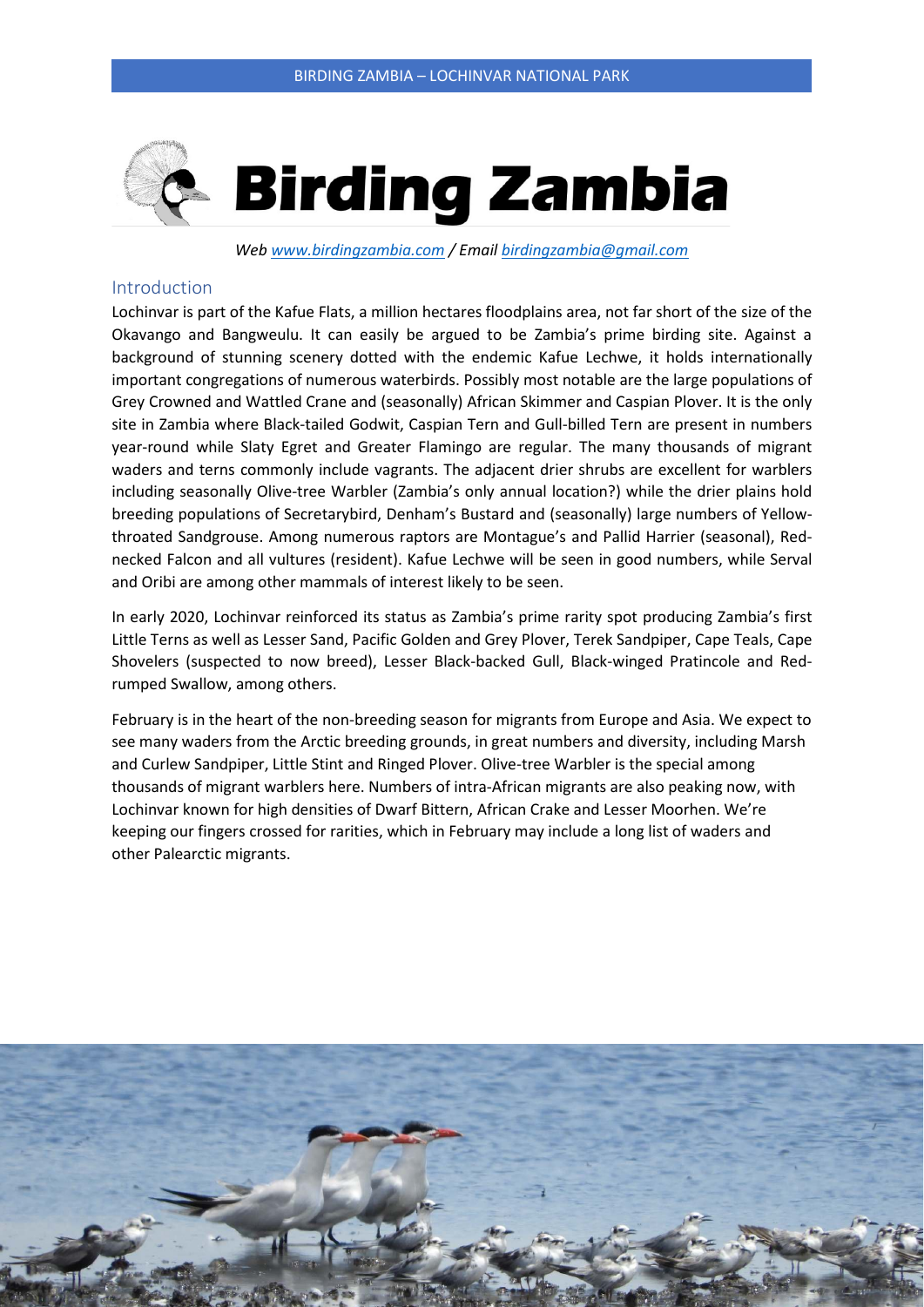Birding Zambia and partners are proud to be the only operators offering packages to Lochinvar. We will pick a camping site next to the shore of Chunga Lagoon, which forms the prime birding area. Exact locality depends on water levels and hence birding concentrations.

Fanatic birders will easily enjoy more than 3 nights to explore the area. Alternatively, consider combining it with a visit to the Choma and Livingstone areas, Kafue N.P. or the Zambezi Valley, all of which Birding Zambia can facilitate.

#### **Itinerary**

5 February 2021: Drive from Lusaka or Livingstone. It takes roughly 5 hours from either starting point to the camp site on Chunga Lagoon. See below for directions.

6 February: full day in Lochinvar. We will let the program depend on where the birds are (strongly dominated by water levels). Presumably focus on adjacent areas of Chunga Lagoon in the morning. Afternoon drive into the plains to the northeast or west.

7 February: Early morning exploration of the southern parts of the park, which hold the Gwimbi and Banda Hotsprings (good for plains species like Secretarybird and Yellow-throated Sandgrouse), Big Baobab and Drumming Rocks. Continue to Lusaka/Livingstone from here.

#### Boating the Kafue

We are considering bringing out a boat to explore the Chunga Lagoon and possibly boat to the Kafue Bridge. Please let us know if you are keen on this.

*Web www.birdingzambia.com / Email birdingzambia@gmail.com*